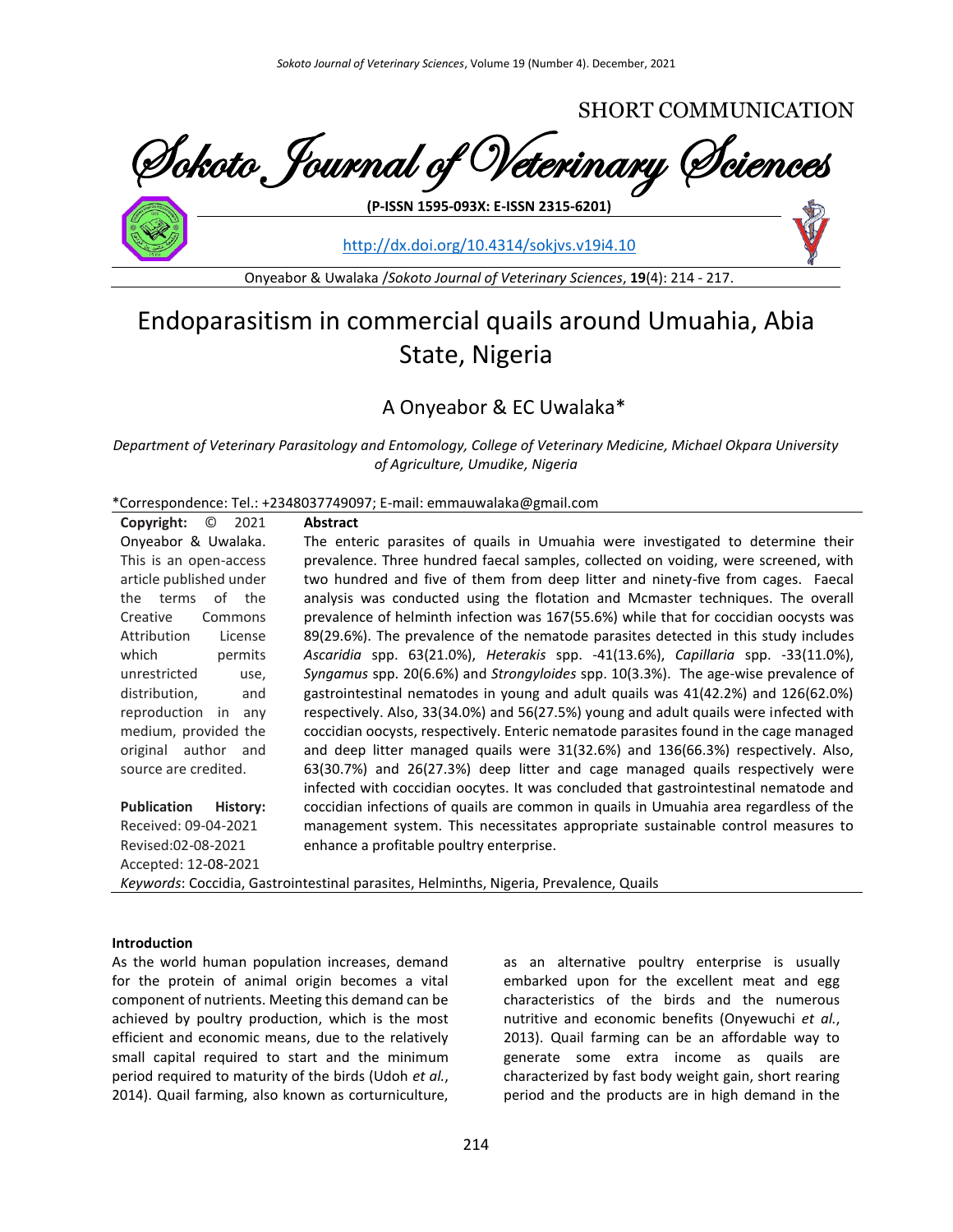market (Sokol *et al.*, 2014). Quail eggs and meat are very low in fat and high in protein. Quail products can help with the treatment of diseases like liver disease, diabetes, hypertension and tuberculosis (Umera *et al.*, 2018). Unfortunately, the quail production system is hounded by many problems including infectious diseases especially those caused by gastrointestinal parasites. Reports on these diseases have been recorded from various authors across the globe (Bashtar *et al.*, 2010; Mohammad, 2012; Shemshadi *et al.*, 2014; Monte *et al.*, 2018) and in Nigeria (Umar *et al.*, 2014; Gamra *et al.*, 2015; Adelabu *et al.*, 2018). Despite the importance of quail in meeting the demand for animal protein, there is a paucity of information on the effects of gastrointestinal parasites on domestic quails in Nigeria. Therefore, the current study was aimed to determine the prevalence of gastrointestinal tract parasites in quails reared in Umuahia area of Abia State, Nigeria.

#### **Materials and Methods**

## *Study area*

The study was conducted in Abia state which occupies about 5824 square kilometres. It is bounded in the north and northeast by Anambra, Enugu and Ebonyi states, it is bounded in the west by Imo and in the east and south-east by Cross River, Akwa Ibom and to the south by River state. Both modern and traditional poultry production is practised in the state.

## *Faecal sampling*

Faecal samples were collected from Michael Okpara University of Agriculture quail farm and from individual quail farms in Ehimiri, Lodu, Ndume and World Bank areas. Samples were collected for screening twice a week from May 2019 to January 2020. Quails (*Coturnix japonica*) of different ages and sexes were sampled for the presence of gastrointestinal parasites. This was achieved by screening their faeces for the presence of helminth eggs and coccidian oocysts. Adult birds were restrained in a basket for about thirty minutes to void faeces which was then collected into faecal sample tubes while for younger birds, samples that were freshly voided on the floor were collected using a spatula and avoiding as much as possible contamination from litter. Faecal samples were transported in a cooler containing ice packs to the Veterinary Parasitology Laboratory of the College of Veterinary Medicine, Michael Okpara University of Agriculture, Umudike. In the laboratory, the faecal samples were preserved at 4°C until they were examined not more than 24 hours post collection. The

sex issue was not considered strictly as most of the birds were young birds and could not be restrained due to size.

## *Flotation method*

Measurement of three grams of faeces was added to 15mls of water. This was homogenized with a spatula and passed through a 0.5mm mesh sieve. The filtrate was poured into a test tube and centrifuged at 2000rpm for five minutes. The supernatant was discarded and the sediment was thoroughly mixed before the test tube was filled to the brim with saturated sugar solution. A clean glass coverslip was placed on the test tube for five minutes after which it was carefully removed with the drop of solution attached to it and placed on a clean glass slide. The slide was viewed at ×10 magnification of the light microscope. Identification of the helminths and protozoans was through morphological characteristics of their ova and cyst using the keys provided by Thienpoint *et al.* (1979).

# **Results and Discussion**

Quails recently became very important economically because of their eggs and meat. This survey will be the first published work on parasites of quails in Abia state.

The result from the survey showed the presence of six gastrointestinal parasitic infections in the quails sampled in Umuahia, Abia State. These included *Ascaidia* spp, *Heterakis*spp, *Cappilaria* spp, *Syngamus* spp, *Strongyloides* spp and one protozoan parasite (*Eimeria* spp.). The total number of quails sampled were 300. 167(55.6%) of the quails were infected with helminths while 89(19.6%) of the quails were infected with *Eimeria* oocysts. This agrees with the study conducted by Kumar *et al.* (2003) in India where he established the presence of six species of parasite, and Adelabu *et al.* (2018) in Nigeria where four out of the six parasites recorded in this study was seen. It, however, differs from the report of several species of parasite reported by Villarreal *et al.* (2016) and Das *et al.* (2015) who reported only one species (*Ascaridia*) in his study in India.

The most prevalent of the helminth parasite species (Table 1) identified from quails in this study (*Ascaridia*) was also reported by Das *et al.* (2015). It, however, differs from Adelabu *et al.* (2018) who reported *Cappillaria* spp. as the most prevalent. *Ascaridia galli* has been reported to inflict damage to the tissue of birds by interfering with nutrient absorption causing poor growth and production, leading to death by an intestinal blockage in severe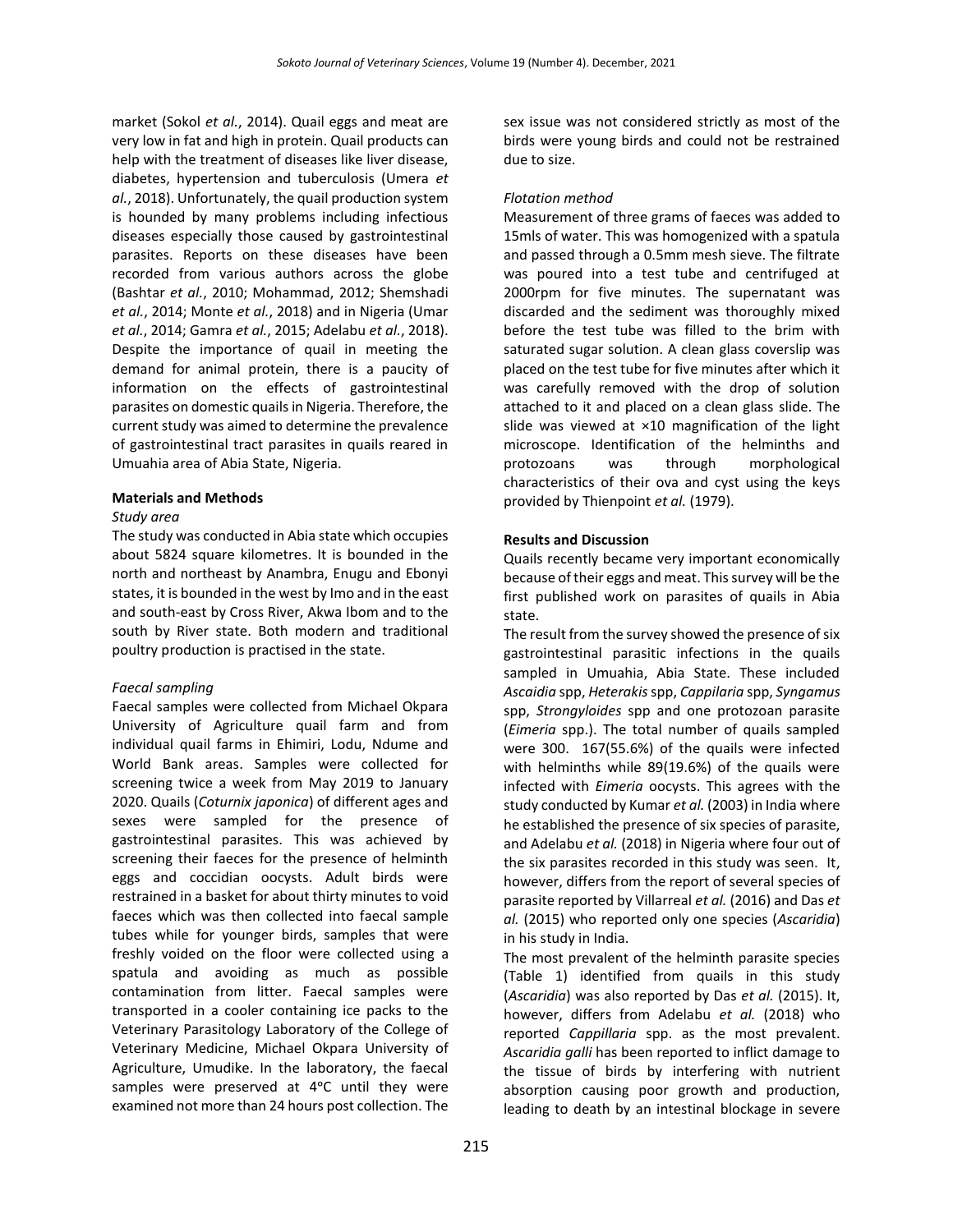cases (Das *et al.*, 2015). It is also worth noting that *Ascaridia* spp. is one of the most common parasites of poultry given its pathogenicity particularly in young birds. Other nematodes, like *Capillaria* spp., *Heterakis* spp., *Syngamus* spp. and *Strongyloides* spp. were reported and their presence could have been influenced by the management system and age. Helminths were more prevalent among adults and also in the deep litter system (Table 2). This could be a result of prolonged exposure to the parasite organism.

*Eimeria* spp. which was reported as the only protozoan parasite in this study with a prevalence of 19.6% was also reported by Adelabu *et al.* (2018) in the southwestern part of Nigeria. Adelabu *et al.* (2018) had a prevalence rate of 68%. The prevalence from this study might be due to poor management of litter in quail farms which potentiates a good environment for *Eimeria* spp proliferation and infection by the quails. *Eimeria* spp. had more prevalence among adults than young quails as seen in Table 2 and Figure 1.

**Table 1:** Percentage prevalence and mean faecal egg count (FEC) of individual helminth parasites identified in this study.

| <u>Hellillitti parasites identified in this study.</u> |              |          |  |
|--------------------------------------------------------|--------------|----------|--|
| Helminth genus                                         | % Prevalence | Mean FEC |  |
| Ascaridia                                              | 63 (37.7%)   | 80       |  |
| <b>Heterakis</b>                                       | 41 (24.6%)   | 60       |  |
| Capillaria                                             | 33 (19.8%)   | 40       |  |
| Syngamus                                               | 20 (12.0%)   | 35       |  |
| <b>Strongyloides</b>                                   | 10 (6.0%)    | 20       |  |
|                                                        |              |          |  |

**Table 2:** Population dynamics and prevalence of parasite based on age and management systems

| <b>Parameters</b>         | Parasites     |             |  |
|---------------------------|---------------|-------------|--|
|                           | Helminths (%) | Eimeria (%) |  |
| Age                       |               |             |  |
| Adult (> 7 weeks)         | 126(75.4%)    | 56(62.9%)   |  |
| Young ( $\leq$ 7 weeks)   | 41(24.6%)     | 33(37.1%)   |  |
| <b>Management Systems</b> |               |             |  |
| Deep litter               | 136(81.4%)    | 63(70.8%)   |  |
| Cage                      | 31(18.6%)     | 26(29.2%)   |  |



Young Adult

**Figure 1:** Prevalence of each parasite as related to their age